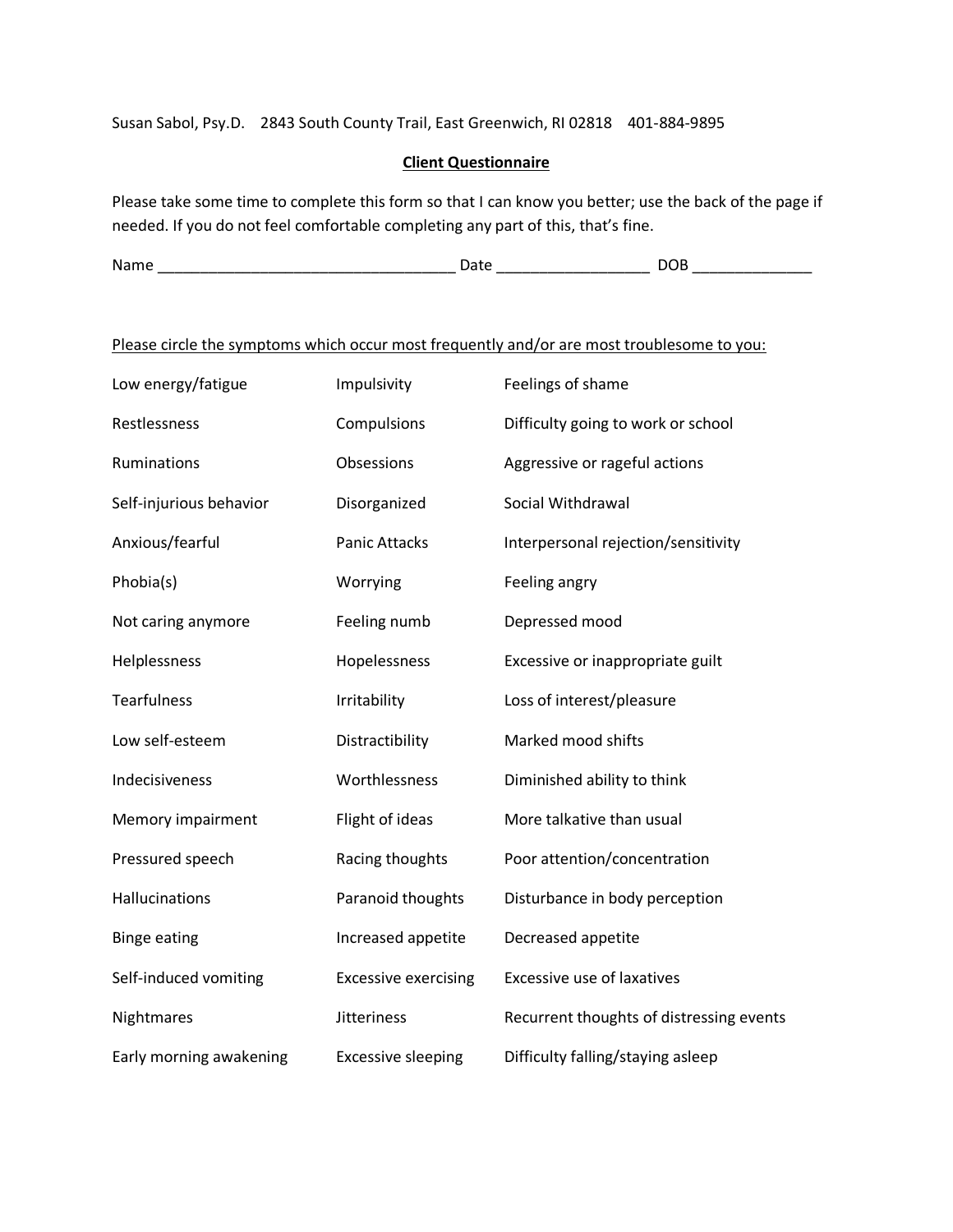#### **General Information**

Briefly state your reasons for seeking counseling at this time. What are your goals for therapy?

Who are the most emotionally supportive people now in your life?

What do you do for pleasure/leisure? How often do you exercise?

What are your strengths?

What do you do to cope with difficult situations, feelings?

Have you ever been arrested? Do you have any pending legal issues?

Were you in the military? List your rank, combat history, & discharge date.

Do you have financial concerns such as a lot of debt, inability to pay bills, etc.?

Do you have religious or spiritual beliefs that provide support and comfort to you?

#### **Family Information**

Please list the names and ages of the people living in your household, and your relationship to them; include children even if they're out of the house.

Please list the names and ages of the family in which you were raised and your relationship to them.

Please circle to indicate a family history of:

*Bipolar Disorder Depression Anxiety Trauma Violence Psychosis Eating Disorder ADHD OCD Alcohol or substance abuse Other addictive behaviors (gambling, shopping, etc.) Suicide, suicide attempts, and/or self-injurious behaviors Homicide or homicide attempts*

Where were you born and raised?

Have there been or are there currently any cultural or language issues for you?

#### **Medical Health Information**

Please list any troublesome or significant medical conditions you may have.